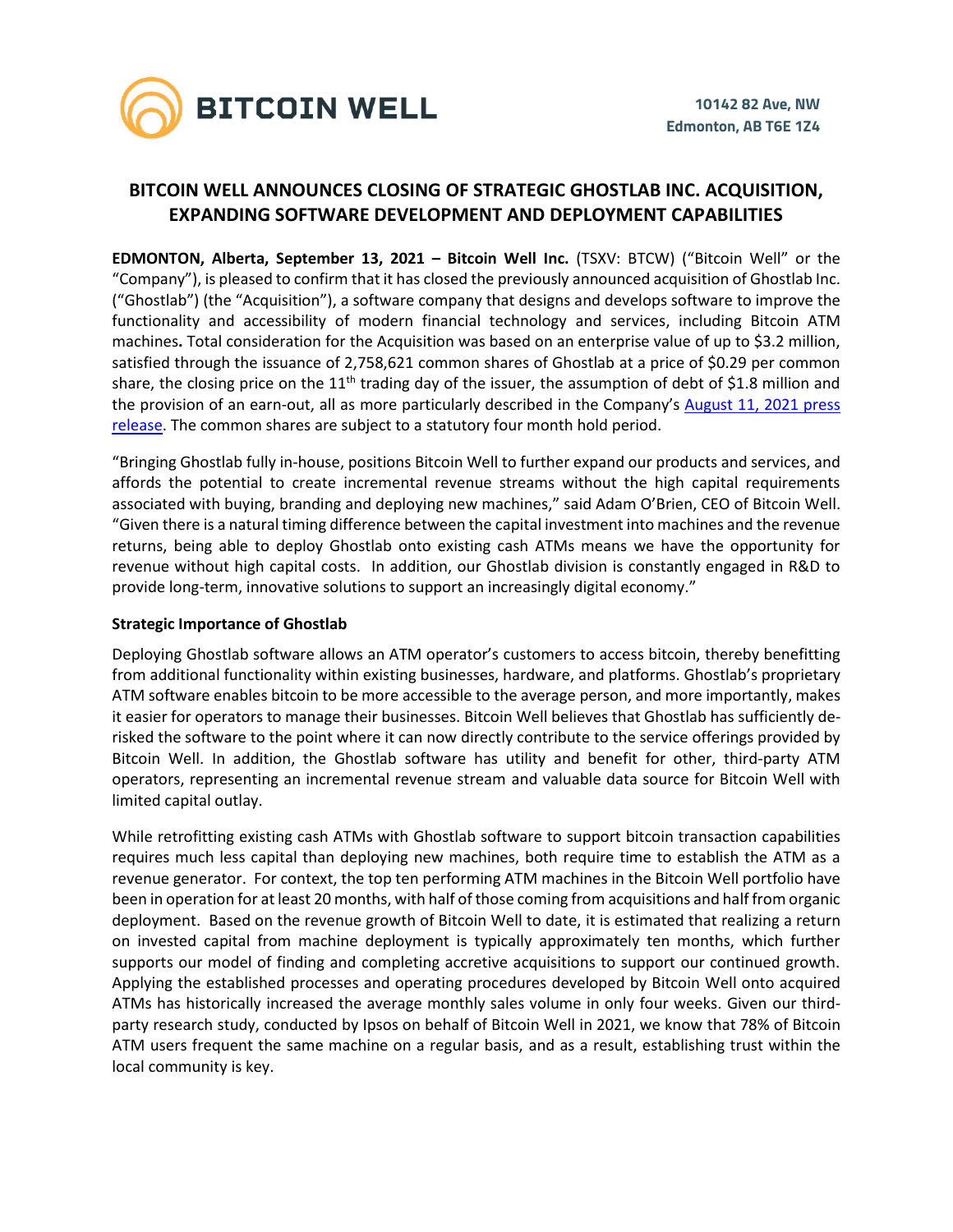

### **Related Party Disclosure**

Each of Adam O'Brien, Chief Executive Officer of Bitcoin Well and Dave Bradley, Chief Revenue Officer of Bitcoin Well, previously owned 100% of the common shares of Ghostlab. As such, the Acquisition was a related party transaction under Multilateral Instrument 61-101. Bitcoin Well relied on the exemptions contained in sections 5.5(a) and 5.7(a), respectively, of Multilateral Instrument 61-101 from the valuation and minority shareholder requirements of that instrument as they apply to related party transactions, since the fair market value of the Acquisition was significantly less than 25% of the market capitalization of Bitcoin Well. The Acquisition was approved by the board upon recommendation of an independent special committee in accordance with the Company's related-party transaction policy.

#### **About Bitcoin Well**

Bitcoin Well offers convenient, secure and reliable ways to buy and sell bitcoin through a trusted Bitcoin ATM network and suite of web-based transaction services. The Company generates revenue and based on management's assessment of publicly-available data, is the first publicly traded Bitcoin ATM company in the world, with an enterprising consolidation strategy to deliver accretive and cost-effective expansion in North America and globally. As leaders of the longest-running, founder-led Bitcoin ATM company in Canada, management of Bitcoin Well brings deep operational capabilities that span the entire value chain along with access to proprietary, cutting-edge software development that supports further expansion. Sign up for our newsletter and follow us on [LinkedIn,](https://www.linkedin.com/company/bitcoinwell/) [Twitter,](https://twitter.com/TheBitcoinWell) [YouTube,](https://www.youtube.com/channel/UCeHRFsSr3KEGD5kECjlvC4g) [Facebook,](https://www.facebook.com/thebitcoinwell) [TikTok](https://www.tiktok.com/@bitcoinwellofficial?lang=en) and [Instagram](https://www.instagram.com/thebitcoinwell/) to keep up to date with our business.

#### **Contact Information**

For investor information, please contact:

**Bitcoin Well**

10142 82 Avenue NW Edmonton, AB T6E 1Z4 bitcoinwell.com

**Adam O'Brien**, President & CEO or Tel: 1 888 711 3866 [ir@bitcoinwell.com](mailto:ir@bitcoinwell.com)

For media queries and further information, please contact:

**Karen Smola**, Director of Marketing Tel: 587-735-1570 [k.smola@bitcoinwell.com](mailto:k.smola@bitcoinwell.com)

#### **Reader Advisory / Forward-Looking Statements**

*Statements in this press release regarding Bitcoin Well which are not historical facts are "forward-looking statements" that involve risks and uncertainties, such as the timing of expansion plans and activities, the expectations on timing of revenue generation, expectations on capital costs of the Company's activies, the payment of the earnout, the anticipated income stream to be generated for Bitcoin Well, the ability of Bitcoin Well to provide Ghostlab services to third parties and the anticipated benefits therefrom , as well*